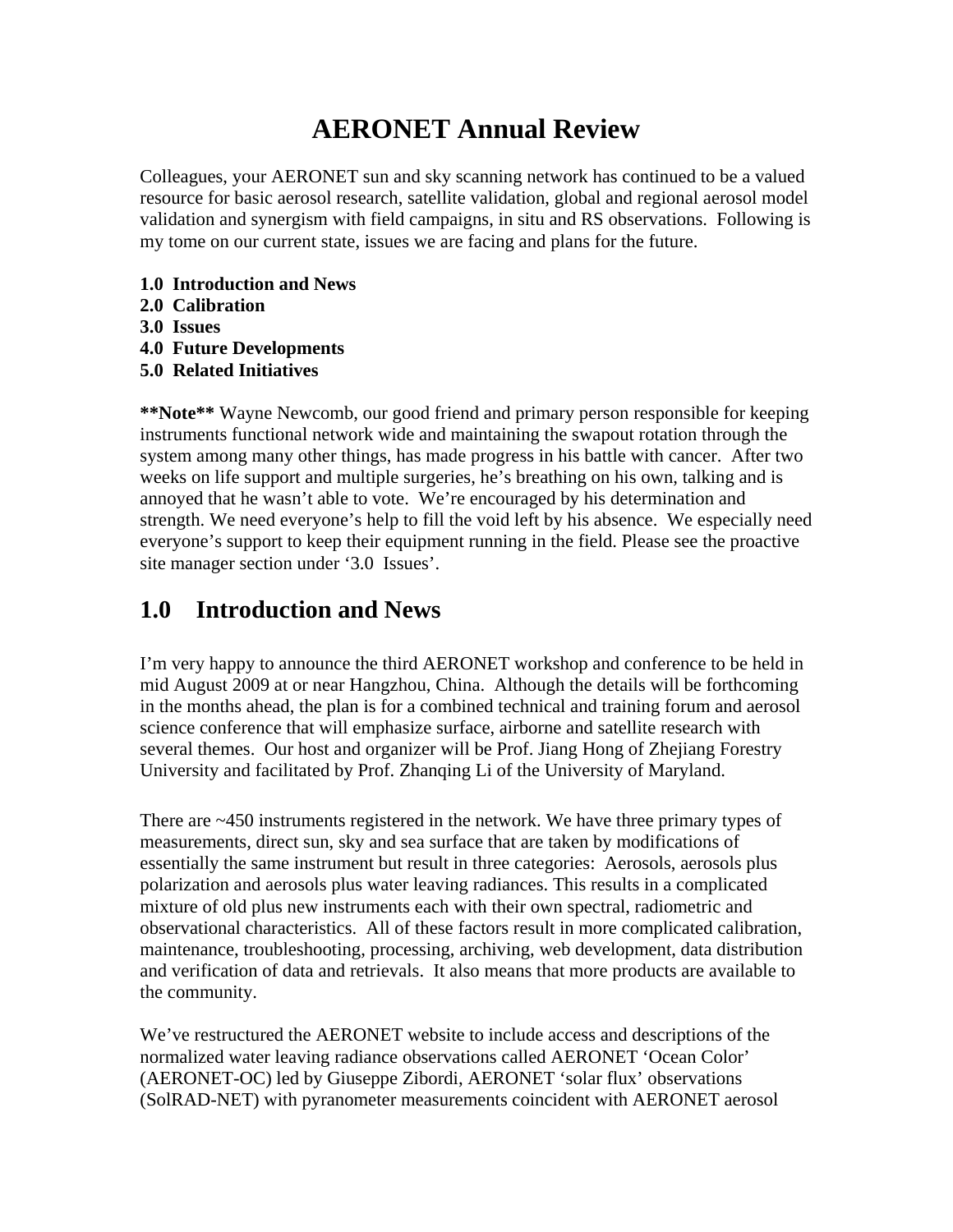observations the effort led by Joel Schafer and AERONET 'Maritime Aerosol', a database of Microtops handheld sunphotometer AOD observations taken on ships of opportunity and led by Alexander Smirnov. All of these databases are conveniently available thru the 'Synergy Tool' in addition to many others (including MPLNET led by Judd Welton) that are related to aerosols and have co-location with AERONET. David Giles coordinates this web-based synergy. Please see the '5.0 Related Initiatives' section for further details.

Although I often times speak for our long time collaborators PHOTONS under the 'AERONET' banner, PHOTONS ([http://loaphotons.univ-lille1.fr/photons/\)](http://loaphotons.univ-lille1.fr/photons/) has their own calibration facility, website and data access enhancements. The database is identical to that available through the AERONET website thus insuring uniformity across the network. We welcome our Spanish colleagues RIMA that is now taking on a similar roll. All processing is centralized at GSFC.

## **2.0 Calibration**

Calibration is the foundation of the program. Procedures, techniques, and algorithms are well standardized including Langley Plot calibrations, sphere calibrations, and intercalibrations. RIMA as a full partner in the calibration process works particularly closely with PHOTONS who will manage the reference instruments calibrated at the AEMET Izana Observatory on Tenerife, Canary Islands. Thus field instruments will be calibrated at three sites, Goddard, USA, Carpentras, France in cooperation with Meteofrance and Autilla del Pino near Palencia, Spain.

It is fundamental that field instruments be calibrated annually. Please work with Goddard, PHOTONS and RIMA staff to insure that the annual schedule is met.

## **3.0 The Issues:**

### **Proactive Site Managers**

With ~450 instruments scattered around the world, managed by people of vastly different skill levels and interests, languages, time zones and available communication devices, we rely very heavily on those folks in the field to keep the instruments operating well. Overall this past year has shown an increase in the number of unresolved problems in field instruments owing to many factors including aging equipment, a large turnover in field personnel, increasing ratio of instruments to AERONET staff and increasing complexity of equipment. To improve the data collection we ask the following of the site managers:

**Weekly: Check that the cimel points to the sun and that the transmitter is sending data** (for those that have transmitters). If not, try to fix it and/or contact either Alex Tran (Alex.K.Tran@nasa.gov) 301 614 6634 or Don Ho (An\_Ho@ssaihq.com) for AERONET managed sites or Isabelle Jankowiak (isabelle.jankowiak@univ-lille1.fr) for PHOTONS managed sites. If we can get this to happen I estimate a large increase in useable data over the current situation. For those that are doing more than this-please keep it up.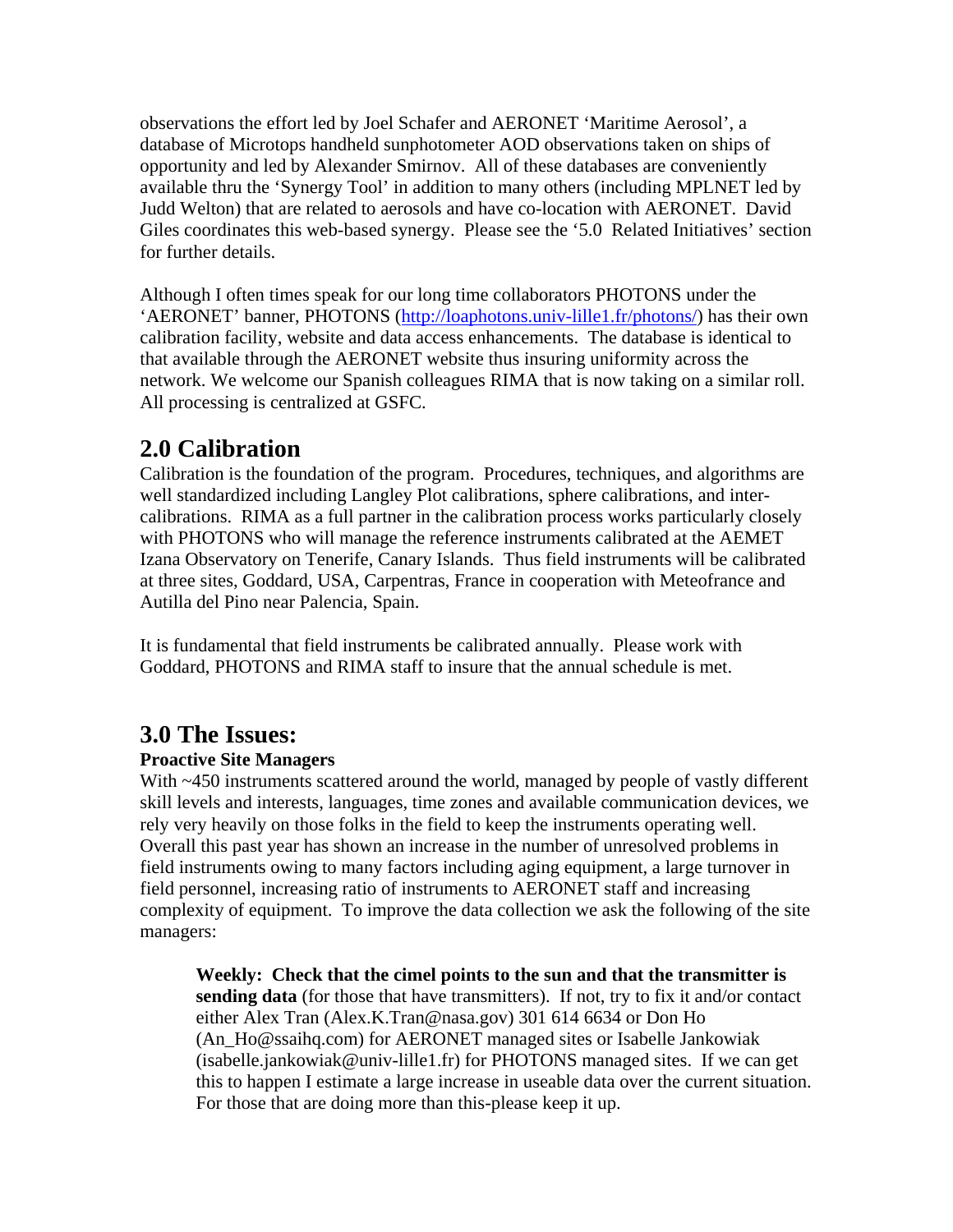### **Aging Instruments**

For those who can afford it, I strongly recommend retiring instruments purchased before year 2002 and replacing them with new digital instruments.

Upgrade old instruments to digital electronics. This is much less expensive but does mean relying on old components that continue to age with little dignity.

### **Network growth:**

There are more instruments in the network than either PHOTONS or AERONET can adequately handle with the current staffing and budgets. I recommend:

- Old instruments should be retired when possible [except at key sites and where they are still working well.]
- Non performing sites should be decommissioned.
- No new sites in N. America and Europe will be accepted without decommissioning an existing site.
- Petitions for new sites in any location must be reviewed by a Joint AERONET/PHOTONS committee. Currently this is a very informal process.

### **Temperature trends (Typically not a major issue):**

Temperature corrections have been based on either manufacturer sensor temperature dependence curves or 10-15 year-old temperature trends measured for a limited number of instruments (average of 18 Cimels). Recent concerns with some 870 nm filters manufactured by Spectragon Inc. have shown a temperature dependence that departed from the detector dependence. These filters are being purged from the network. Given that PHOTONS and AERONET have the facilities for temperature trend analysis, all instruments are now required to have at least one spectral temperature dependence evaluation that will be done as they are returned for calibration and maintenance.

### **Data communication:**

Approximately 50% of the problems we have with the AERONET system stem from using the Data Collection System (DCS) and the solar panel charging system. The new instruments and upgraded old instruments can automatically dump data to a PC for uploading to AERONET via the internet if the Cimel is within 50 m of the PC. This method provides exceptional data recovery however it brings new problems particularly in correctly time stamping the Cimel data. Incorrect time stamping can possibly render the data useless for research since the wrong solar zenith angles and path lengths will be computed. Also the set up for auto downloading to a PC is not straight forward and can only be used if the infrastructure is available.

### **Which Model instruments are recommended for AERONET?**

The CE 318N-EBS9 is the preferred instrument as it has the largest spectral range (340 to 1640 nm) and with apparently all the filter issues resolved, and it performs extremely well. The second choice is the CE 318N-EMB9 that has a less expensive InGAs detector that has sensitivity over a shorter spectral range, thus 1240 nm is substituted for 1640 nm.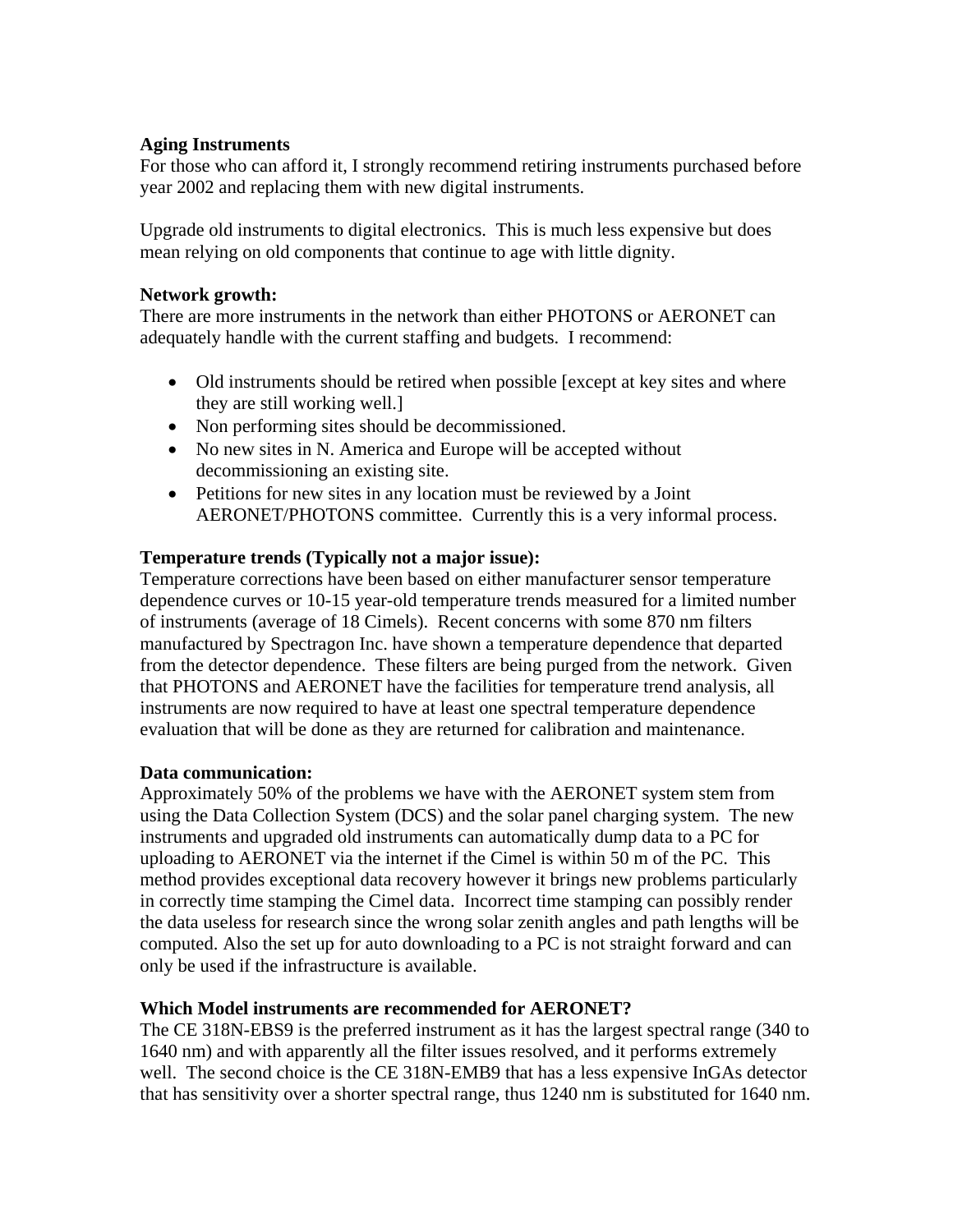The SeaPRISM is a CE318 N-VBM9 with a somewhat different filter configuration with wavelengths selected for ocean chlorophyll detection. This instrument type is only deployed at over-water platforms.

### **Polarization Instruments:**

The mono-spectral polarization measurements taken for most of the duration of the program are of suspect quality due to degradation of the plastic polarizer filters. None have been quality assured nor have we developed a procedure for that. The new monopolarization instruments have improved stability of the polarizer due to a physical change in the position of the polarizer filters in the optical train. The applicability of these polarized data have not been demonstrated although the PHOTONS group is working in this direction. All early version mono-polarizer instruments will eventually be converted to standard aerosol instruments as we feel that having a larger spectral range is more important than a single spectral polarization.

The dual filter wheel multi-spectral polarizer instrument (318N-EDPS9) is still under development, thus is not operational. Several such instruments are included in the network on an experimental basis. Calibration procedures are not finalized, measurement protocols are not finalized, data downloading procedures are not clear and the long term fidelity of the instrument requires improvement. An announcement will be made when these issues are resolved and the instrument can be operationally included in the network. Please contact PHOTONS for specific details of current research efforts with this instrument.

## **4.0 Future Developments**

### **Planned New Model Generation:**

Cimel is developing a new instrument that will integrate the sensor head, control box and robot into a modular unit thus reducing the number of cables. It is planned to have GPS, air pressure, large memory and processing/programming capability. It will also be adaptable to a variety of communication sources. The instrument will be phased into operations first by developing a control box that will drive existing robots and digital sensor heads. A prototype is planned for evaluation by the end of 2009. This is an excellent development. We'll announce if and when this instrument is incorporated into AERONET.

### **Add on memory module:**

An add on module is being developed by a vendor that will capture, store and time stamp the data as it is collected. The module will have GPS time stamping, have sufficient memory to store over a year of data. It will not interfere with the routine satellite or internet transmission of the data. This potentially will save  $\sim$  15% of the data that is otherwise lost or compromised through the DCS and internet systems. Both are expected to be available by the end of the year and we hope will be affordable. This is a very important development.

### **Version 3:**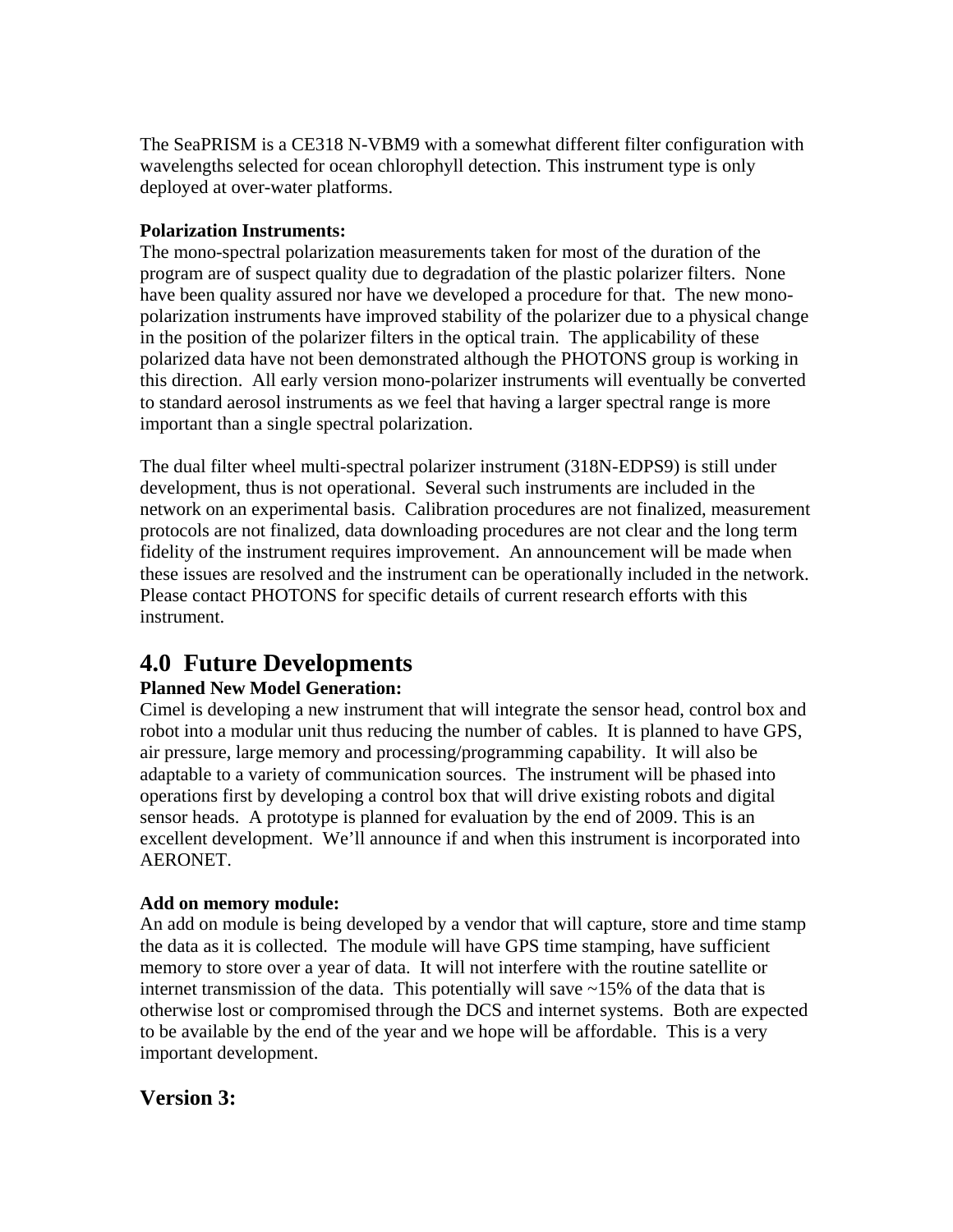Improvements in the measurements, processing code and potential new products dictates a version 3 release probably by the middle of 2009. We are working on the following that may be released in Ver. 3 and some as part of the enhancement of Ver. 2. **AOD:** 

### **Improved Cloud screening-**

We've known for some time that the automatic cloud screening at times compromises good data particularly the relatively large uncertainty and temporal variability in the UV channels. We're currently examining some simplified approaches to implement improvements. There is a month's long assessment period to understand the nuances of any change in the resultant AODs that in turn have implication on the inversion products since AOD is an input for the processing. This becomes more complicated as some channels may be retained as level 2 and others not.

### **Temperature dependences-**

We're beginning to develop a spectral temperature coefficient database founded on laboratory thermal measurements of the photometer to correct all channels but primarily for the Si and InGAs 1020 nm channel rather than use the manufactures published thermal response of the detectors. Some 870 nm filters have a temperature dependence that we are purging from the network.

### **1240 channel-**

Some new instruments have a 1240 nm channel taken with an InGAs detector. Although it appears will be a very good channel, we've not yet developed the algorithms to correct for gaseous absorptions nor do we have a full suite of reference instruments to calibrate this channel. Thus this channel will, for the present, be calibrated only when the resources are available and raised to level two when all criteria are met.

### **Inversion products:**

### **Principal Plane-**

We're currently examining the retrievals from the principal plane (PP) measurements taken throughout the day that would close the gap between morning and afternoon almucantars. So far the early results seem promising. If that is the final analysis, the PP inversions with the standard four spectral channels will likely be released before Ver. 3.

### **More spectral sky channels-**

The new instruments make additional spectral almucantar and PP measurements of sky radiance. These data are being inverted in different combinations to assess their value relative to the standard 4 spectral inversions. This may lead to improved inversion products.

### **Polarization-**

Alexander Sinyuk and friends are incorporating polarization into the RT inversion code. This should improve the fine mode retrievals and the utilization of 380 nm sky radiances in retrievals.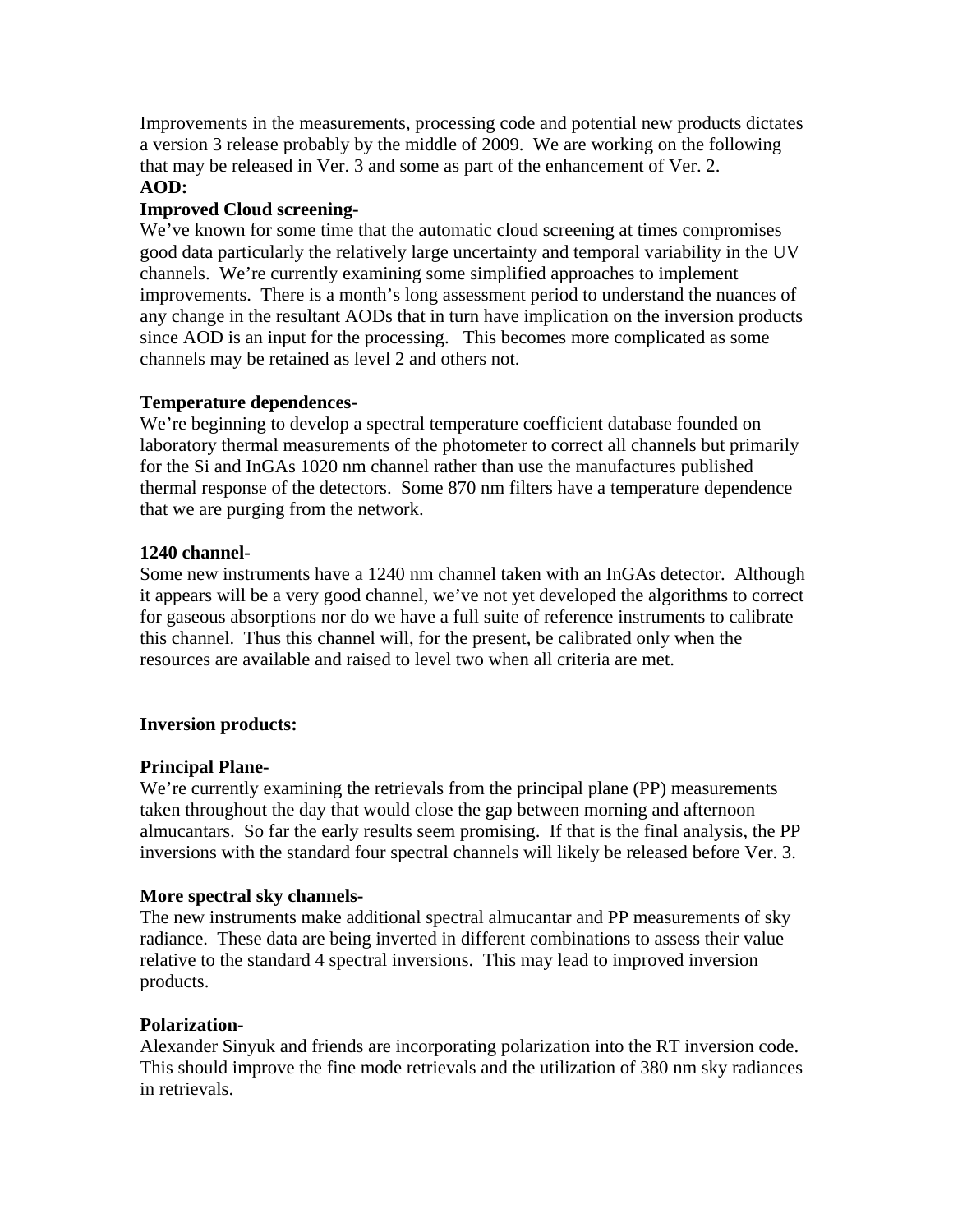Z. Li and team from PHOTONS are researching sky polarization measurements, both mono and multi-spectral to improve retrievals. A first short paper describing this new instrument as well as preliminary aerosol retrievals will be submitted before end 2008.

### **Surface Albedo-**

A. Sinyuk is examining joint satellite-AERONET retrieved surface albedo as an alternative to the current Moody plus ecosystem type BRDF approach.

We are exploring the Parasol BRDF seasonal measurements as a second alternative input for the inversion.

### **Uncertainty estimates-**

The long awaited uncertainty estimates from the almucantar inversion products will only be released with version 3 due to issues of reprocessing and incorporation of changes in the input AOD, the tao\*m acceptance criteria for the higher order products that will be part of version 3 and more realistic estimates of surface albedo uncertainty. Also this needs to be reformulated for PP retrieval products.

#### **Lidar backscatter ratio-**

The lidar backscatter ratio (S) is computed from level 2 products and is expected to be available by December from the website. The depolarization ratio is an intermediary product from the inversion but has not been saved. This will be saved as a level 1.5 product beginning approximately January 2009 for analysis. Both of the above will be recomputed in V. 3 with uncertainty estimates.

### **5.0 Related initiatives:**

**SolRad-Net** (http://solrad-net.gsfc.nasa.gov/ ) continues to expand providing broadband solar flux data from pyranometers at selected AERONET sites. Nominally these data are collected at 1 minute intervals providing a very important synergy between aerosol and ground-based solar flux observations. As with AERONET, data are contributed by our colleagues and are in the public domain. Access is similar to AERONET through the data tool on the solrad-net webpage.

**Marine Aerosol Network (MAN)** has matured into an ongoing oceanic aerosol optical depth monitoring network linked to AERONET calibration and using handheld Microtops sun photometers on ships of opportunity. A rather visually and technologically spectacular webpage

([http://aeronet.gsfc.nasa.gov/new\\_web/maritime\\_aerosol\\_network.html](http://aeronet.gsfc.nasa.gov/new_web/maritime_aerosol_network.html)) provides access to these data. The data are also contributed by our colleagues and are in the public domain.